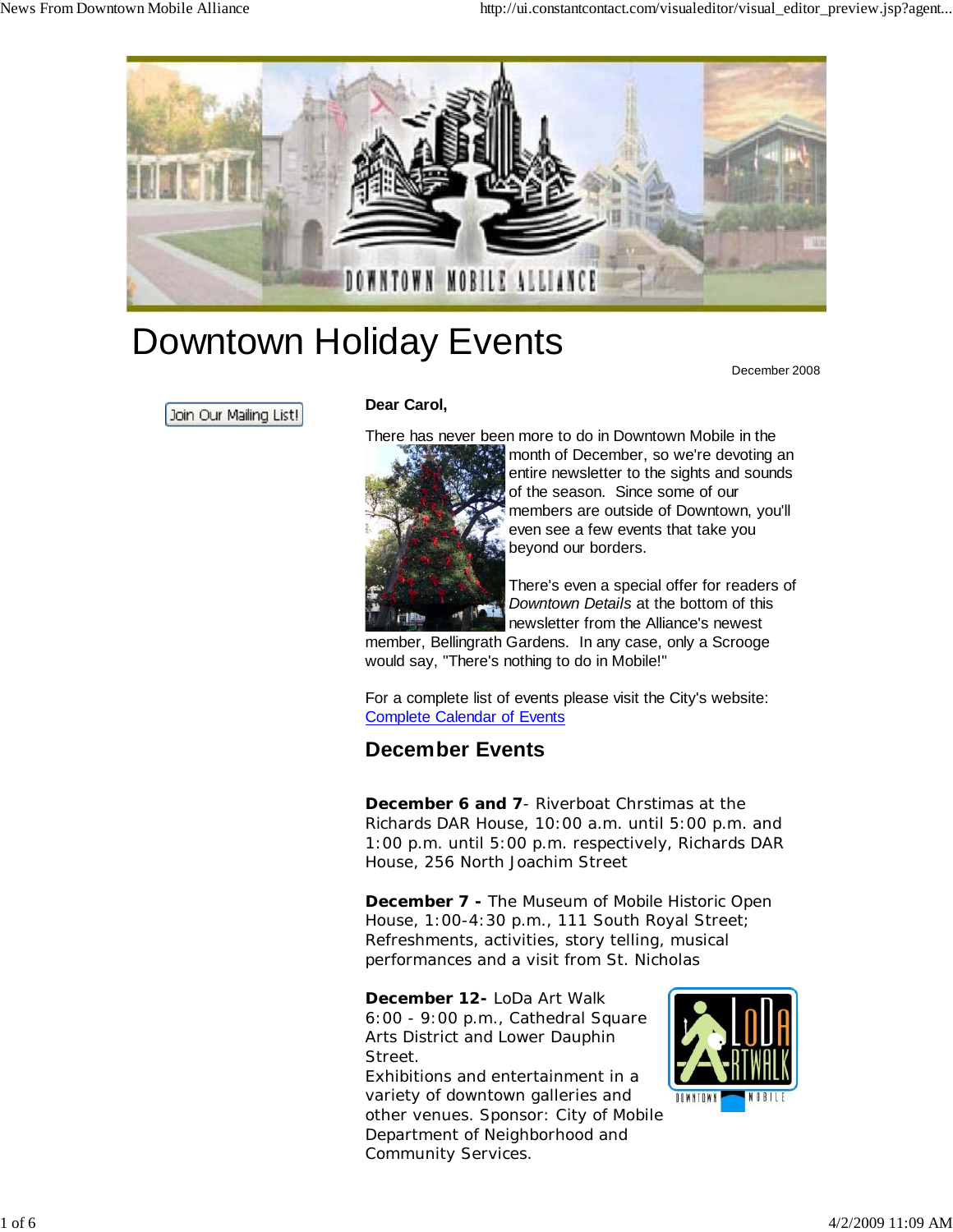

*December 13 and 14 - The Nutcracker* presented by Mobile Ballet, 2:30 p.m., 7:30 p.m., and 2:30 p.m. respectively, Mobile Civic Center Theater, 401 Civic Center Drive

*December 19 - Gala Christmas Concert,* presented by Musica Sacra Choir and Chamber Orchestra featuring Soprano Cara Lynne Early and Mobile's Singing Children, 8:15 p.m., Cathedral of the Immaculate Conception, 2 South Claiborne Street

*December 20* - *Mobile Holiday and Christmas Parade,* 1:30 p.m. (rain date: December 21, 2 p.m.), & Holiday Pa Join Mayor Jones, Mobile City



Council Members, Santa and Grand Marshall, Ronald McDonald, for the city's annual Holiday and Christmas Parade. THe parade starts at the Civic Center and runs east on Government, north on Royal, the opposite way on Dauphin and back to Claiborne to the Civic Center. Grab a curbside seat and enjoy the festivities. For the little ones, make sure you take them to Bienville Square for free activities, make and take ornaments, a SPCA pet adoption and much more!

*December 20 - Maddie's Pet Rescue Project Pet Adoption,* 11:00 a.m., Bienville Square

*December 31* - For your New Year's Eve enjoyment, the city has arranged for live entertainment, fireworks and, to the elation of Councilman Richardson, a moon pie drop! Yes, come out and witness the festivities first hand and help usher in the New Year beginning at 10:00 p.m. at Fort Conde Village

### *Mobile Opera Events*

*December 8 - Messiah Sing-In*, 7:00 p.m., Join guest soloists, the Mobile Opera Chorus and a chamber orchetra with members from Mobile Symphony and Mobile Symphony Youth Orchestra, First Baptist Church of Mobile, 806 Government Street.





*December 12 - A Dickens of a*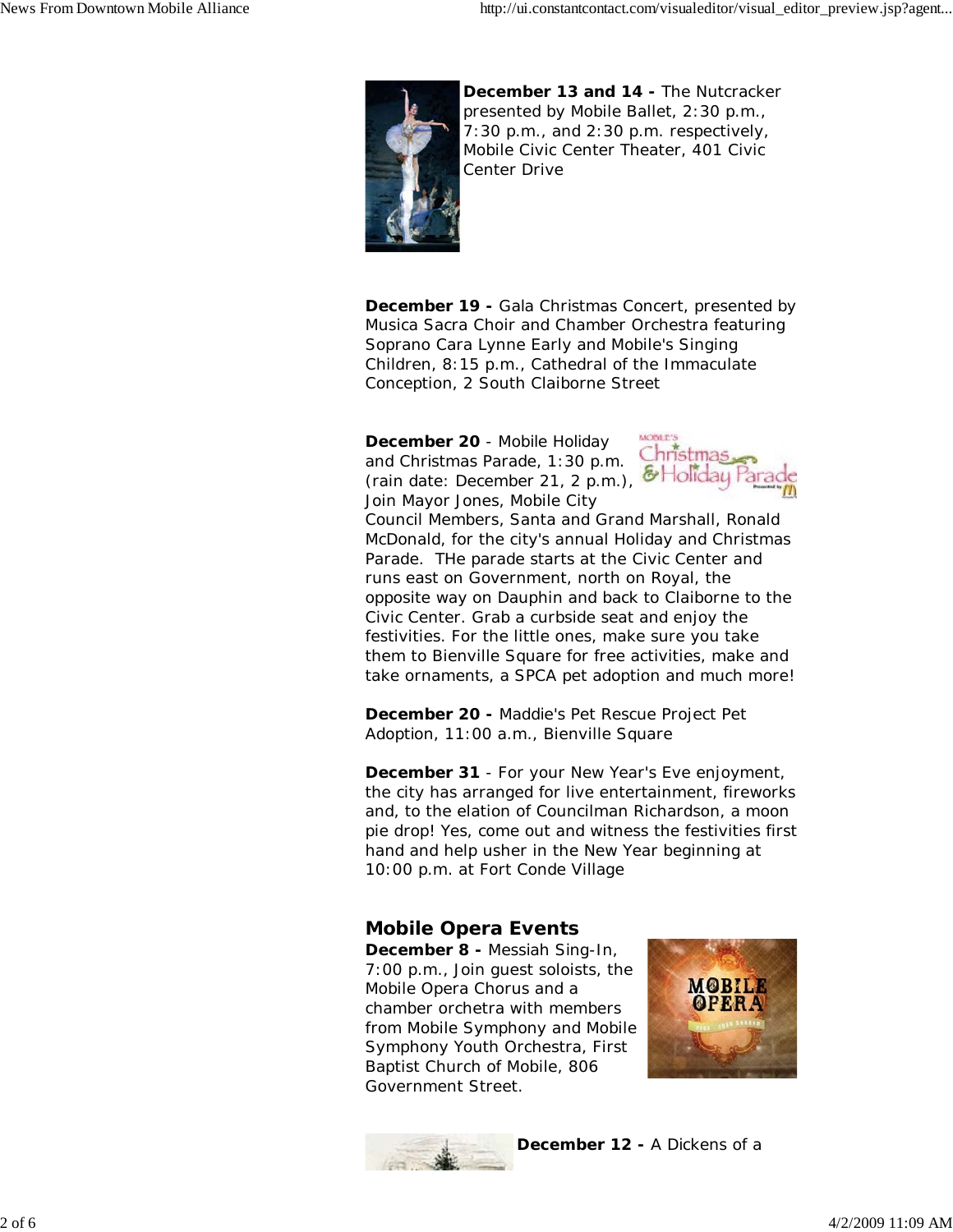

*Christmas: A Victorian Celebration withthe Fezziwigs,* presented by the Mobile Opera, Mobile's Singing Children, the Mobile Public Library, 6:30 p.m., Ben May Main Library, 701 Government Street

*December 15 - Night of Song*,

Wine Loft, Legacy Village Shopping Center at 9 Du Rhu Drive.

**Connect to Mobile Opera**

#### **Battle House Hotel Schedule for Christmas Carolers**

**Wednesday, December 5 - Haven Wood Baptist Church Children's Choir, 6:30- 7:00 p.m.**

**Wednesday, December 10 - Davidson High School, 11:30 a.m.- 12:30 p.m.**

**Thursday, December 11 - Old Shell School of Creative and Performing Arts; 11:30 a.m.- 12:30 p.m.**

**Friday, December 12 - St. Ignatius Catholic School, 10:00- 11:00 a.m.**

**Friday, December 12 - Faulkner State Choir, 5:00- 6:00 p.m.**

**Saturday, December 13 - Robert Clifton, Tenor with piano, 6:00- 7:00 p.m.** 

**Wednesday, December 17- Williamson High School, 6:00- 7:00 p.m.**

**Thursday, December 18- Boys & Girls Club, 4:00- 5:00 p.m.**

**Friday, December 19- Robert Clifton, Tenor with piano, 6:00- 7:00 p.m.**

#### **Mobile Symphony Orchestra**

*Christmas Pops Saturday, December 13 at 8:00 p.m and Sunday, December 14 at 2:30 p.m., Saenger Theatre, 6 South Joachim Street* Always a treat for the entire family and a great start to the holiday season, your Mobile Symphony plays



sweeping symphonic arrangements of all your Christmas favorites. You can be sure sleigh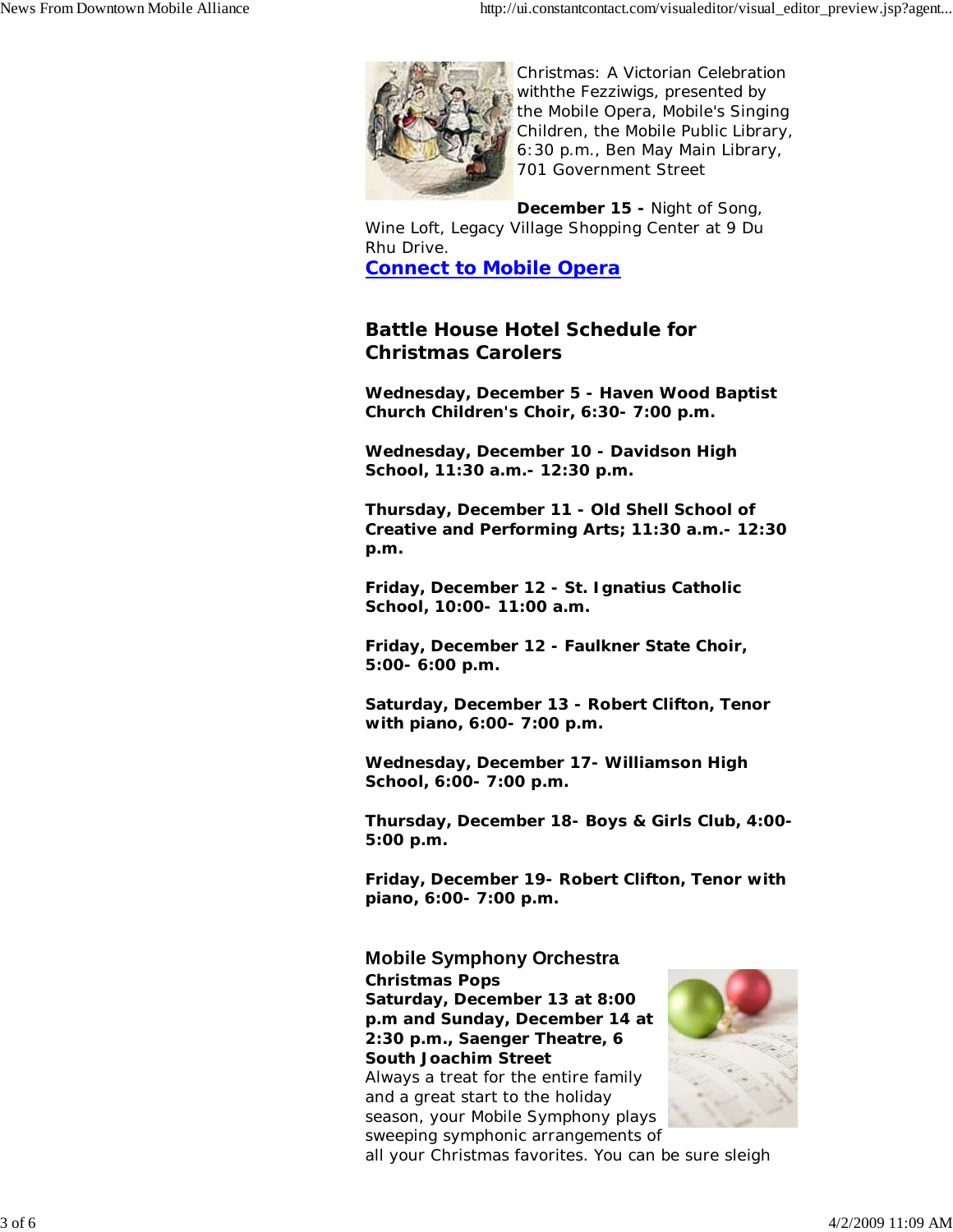bells will be heard, a jolly old elf will appear and we're predicting a very good chance of snow. The holidays are all about having fun, and this concert delivers, all wrapped with a bow. Also featuring soprano Alice Wright.



*Mithril: Celebrating the Winter Season December 17, 7:00 p.m., Larkins Music Center, 257 Dauphin Street*

Upcoming MSO guest artist and Celtic sensation Mithril will

Celebrate the Christmas Season with a one night only holiday event. Wednesday, December 17th at 7:00 p.m. in the Willson Rehearsal Hall of the Larkins Music Center will be Mobile's only chance to hear this Celtic Christmas Celebration.

Mithril will be performing selections from their CD "Winter's Day" along with new tunes for the season. **Connect to Mobile Symphony**

#### **Saenger Theatre Events**



*Christmas with the Aaron Neville Quintent Saturday, December 20, 8:00 p.m., Saenger Theatre, 6 South*

*Joachim Street* Aaron has won four Grammys and was named "Best Male Singer" two straight years in the Rolling Stone critics' poll. Aaron has recorded a

dozen solo albums ranging in genre from gospel to country. Now jazz. "Jazz," says Aaron,

"was as much a part of my musical education as blues or funk. Brother Charles, who plays great tenor on this record, hipped me to modern jazz when I was a kid. He's always been an inspiration. I call him the Horn Man. He's my favorite sax player. He makes the thing talk. Charles is not only a founding member of the Neville Brothers, but he's the musical director of the Aaron Neville Quintet.

#### **Saenger Christmas Film Series** *A White* **Christmas**

*Thursday, December 18, 7:00 p.m., Saenger Theatre, 6 South Joachim Street* **Not Rated; 120 minutes; 1954**

Bing Crosby and Danny Kaye star as two song-and-dance men who team up after the war to see a charming New England inn through its holiday season. A veritable

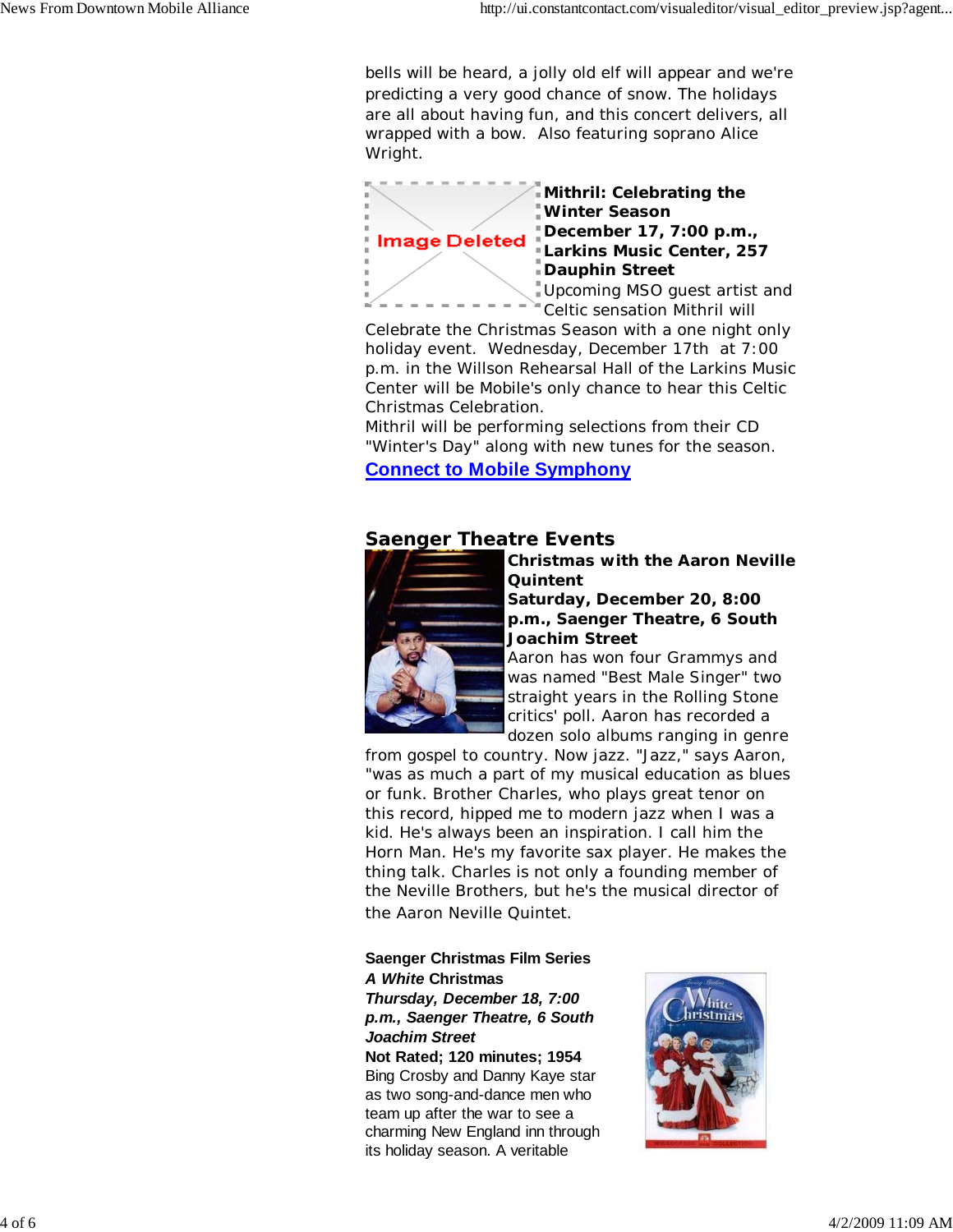treasure of Irving Berlin classics including *Count Your Blessings Instead Of Sheep*, *Sisters*, *Blue Skies*, and, of course, Bing Crosby's immortal rendition of *White Christmas***.**



*A Christmas Story Friday, December 19, 7:00 p.m., Saenger Theatre, 6 South Joachim Street* Starring: Darren McGavin, Melinda Dillion and Peter Billingsley **Humorist Jean Sheperd's American Christmas is brought vividly to life in A CHRISTMAS STORY, a nostalgic and witty remembrance of a time gone by. Filled with humor, warmth and dozens of**

**captivating moments. The movie's undeniable charm makes it an all-time favorite for young and old alike. Connect to Saenger Theatre**

#### *Bellingrath Gardens Magic Christmas in Lights through December 31st.*

Bellingrath Garden's 13th annual *Magic Christmas*

*in Lights* will take visitors underwater this year with its new *Underwater Garden* scene. We had a chance to preview this massive creation, complete with jellyfish, starfish, squid and stingrays, and it is sure to be a crowd pleaser! The *Underwater Garden* adds an appropriate Gulf Coast touch to the



13 million lights on the 835 set pieces that make up more than 12 major scenes. Be sure to print and clip the coupon below for a special discount.

**Connect to Bellingrath Gardens**

Carol Hunter Downtown Mobile Alliance